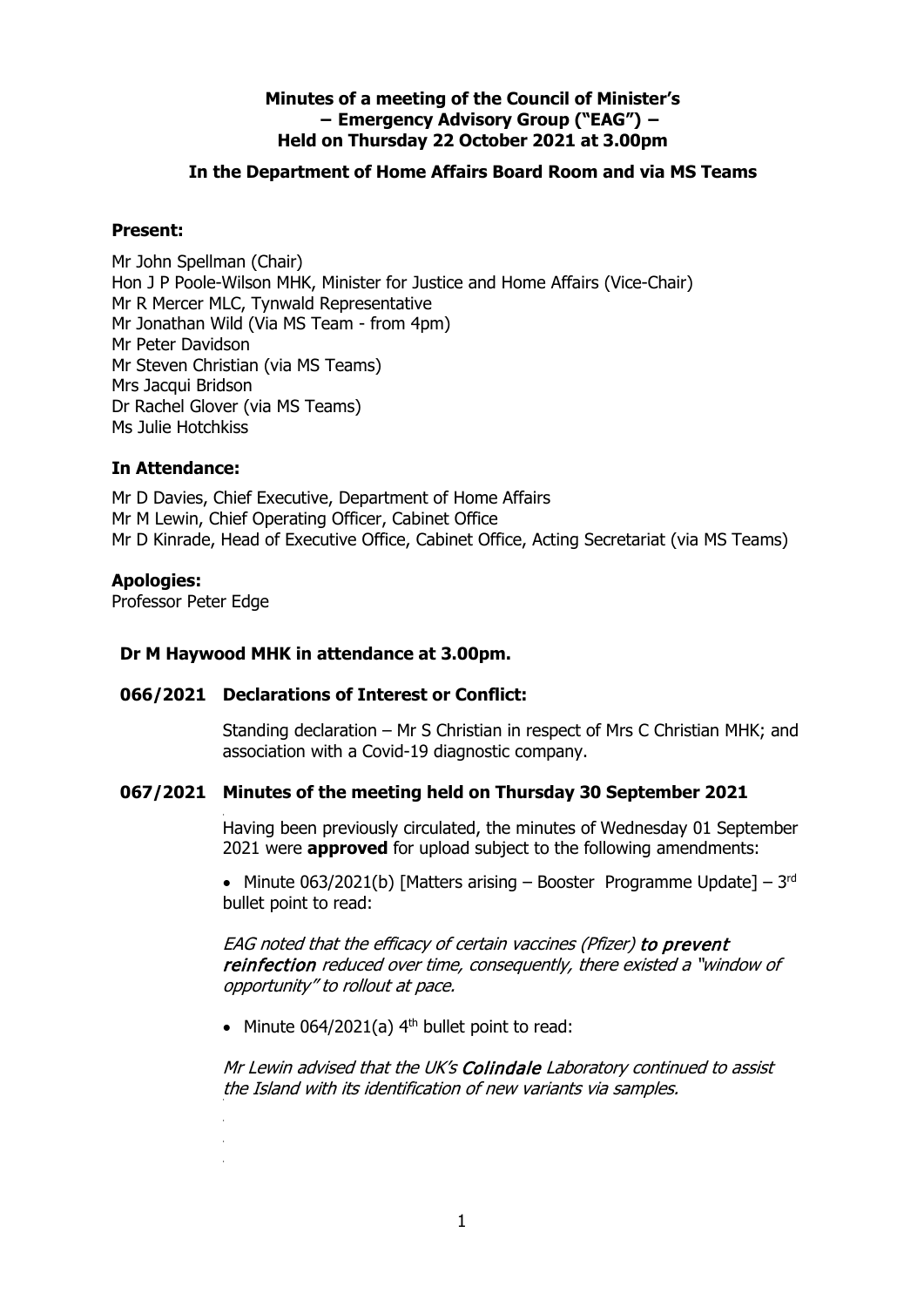# **068/2021 Matters arising:**

## **a) Booster Programme Rollout**

Minute ref: 063/2021(b)

In respect of the action: Mr Lewin to revert to EAG with clarification regarding visibility of the Vaccine Booster Programme rollout ̶ in 'one place', EAG noted the complexity of the Booster Programme, and as such the difficulties with communication in respect of such.

EAG noted the increasing number of requests for clarity regarding the Booster Programme.

The Chair agreed to raise this matter at the initial meeting of the National Covid Response Group on 25 October 2021. **Chair**

EAG agreed to carry this matter forward for an update at the next meeting. **Sec**

The Chief Officer, DHA agreed to circulate information in respect of the Vaccine Booster Programme rollout to EAG. **DD**

**Action: Mr Lewin to revert to EAG with clarification regarding visibility of the Vaccine Booster Programme rollout ̶ in 'one place'. ML**

**Action: The Chair to raise the matter of the visibility of the Vaccine Booster Programme rollout at the initial meeting of the National Covid Response Group on 25 October 2021. Chair**

**Action: The Chief Officer, DHA to share information in respect of the Vaccine Booster Programme rollout with the EAG. DD**

#### **b) CO2 Monitors - Calibration**

Minute ref: 063/2021(c)

In respect of the action: EAG queried the number of C02 devices in use, and a summary of their use, EAG noted that approximately 140 CO2 monitors had been deployed across Island Schools and UCM, and that a further 200 monitors had been ordered.

EAG sought assurance on the adequacy of the monitors deployed and advised of the need to ensure oversight of the operation of and resulting measurements from such.

# **c) Communications Dialogue**

Minute ref: 063/2021(d)

EAG noted that the outcome of the meeting between EAG and the Government Communication Service was to be discussed as a separate agenda item.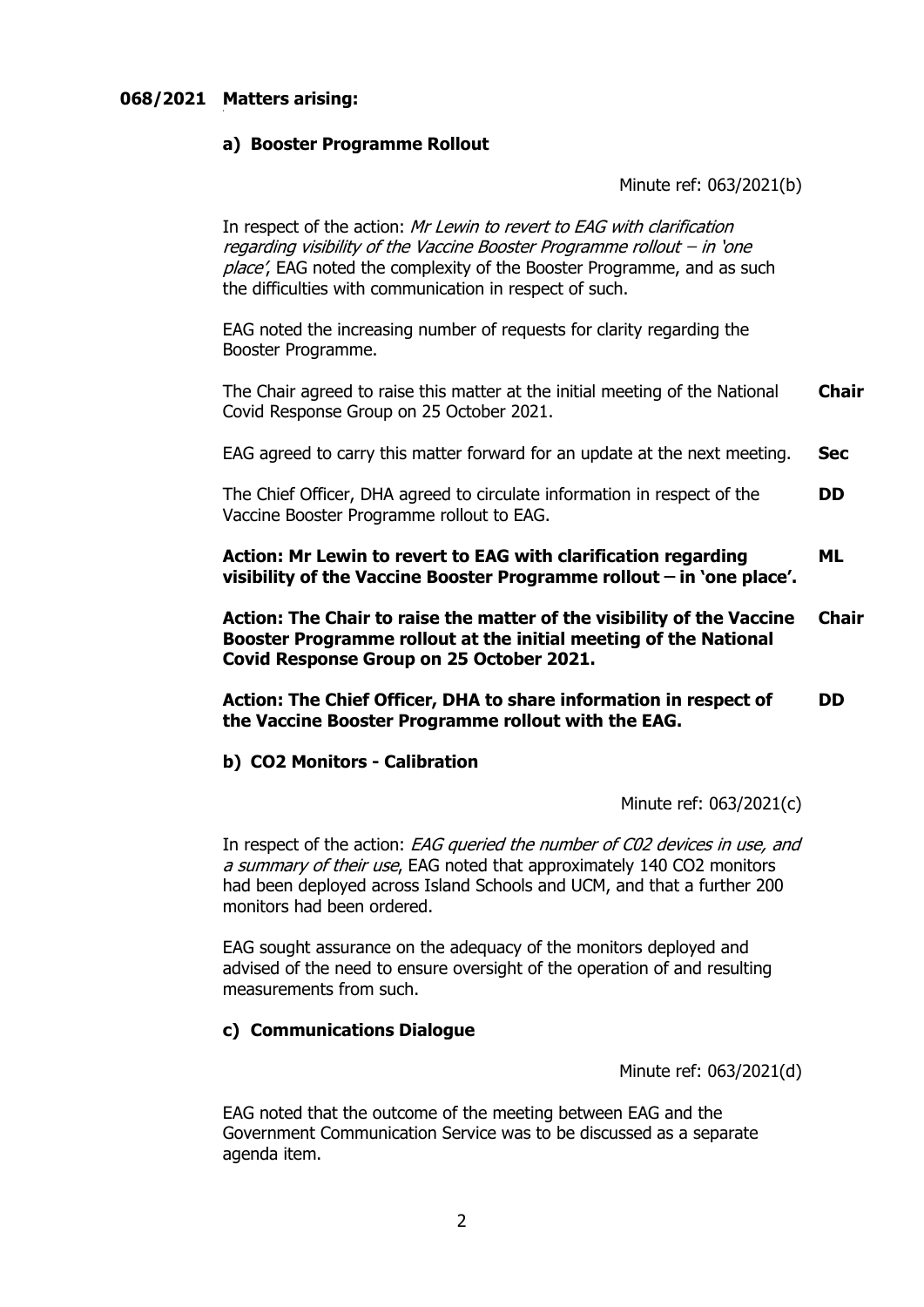# **d) Further alignment of border pathways to mirror UK changes**

Minute ref: 064/2021(b)

**Chair**

EAG noted the recent reclassification changes in the UK regarding border pathways, and that whilst the Isle of Man was aligned to such, this matter, along with testing pathways, was to be revisited by the new administration.

EAG noted that the Chair would raise the matter of border and testing pathways at the initial meeting of the National Covid Response Group on 25 October 2021. **Chair**

#### **Action: The Chair to raise the matter of border and testing pathways at the initial meeting of the National Covid Response Group on 25 October 2021.**

# **069/2021 PCR Testing Laboratory: Dr M Haywood MHK - Observations**

Further to the recent visit to the PCR testing facility at Noble's Hospital Pathology Laboratory ("the Path Lab") by Dr M Haywood ("Dr Haywood"), EAG noted the observations of Dr Haywood resulting from such, including:

- The process by which Variants of Concern ("VoC") are identified and the limitations, and consequently the value, of the current process;
- Increased demand as a result of additional confirmatory PCR tests following a positive Lateral Flow Test ("LFT");
- The operational implications associated with current increase in demand for testing; and
- Given the low numbers of positive cases, relative to other jurisdictions, the current approach to the outcome of positive PCR testing may need to be revisited, along with the value of continued identification of VoCs, particularly as the assessments of VoC took approximately 2-3 months to confirm

EAG noted that there were conflicting opinions [between some members of EAG] in respect of the current capacity for testing, and resourcing to undertake such, at the Path Lab.

Dr Glover advised that the Isle of Man would not ordinarily undertake academic biological research, and that the current process to identify VoCs was unreliable and of disproportionate value, relative to the significant costs involved.

Dr Glover further advised that it needed to be acknowledged that the Isle of Man was a breeding ground for new Covid variants, given the current high transmission rates via immunosuppressed patients; the lack of mitigations in place; and the likelihood of there also being undetected cases, and as such all positive PCR test results should be sent off Island for sequencing.

EAG noted that should a new variant be identified from on Island sequencing the resulting data would be of limited value given the time lag and non-specific nature of the sequencing undertaken.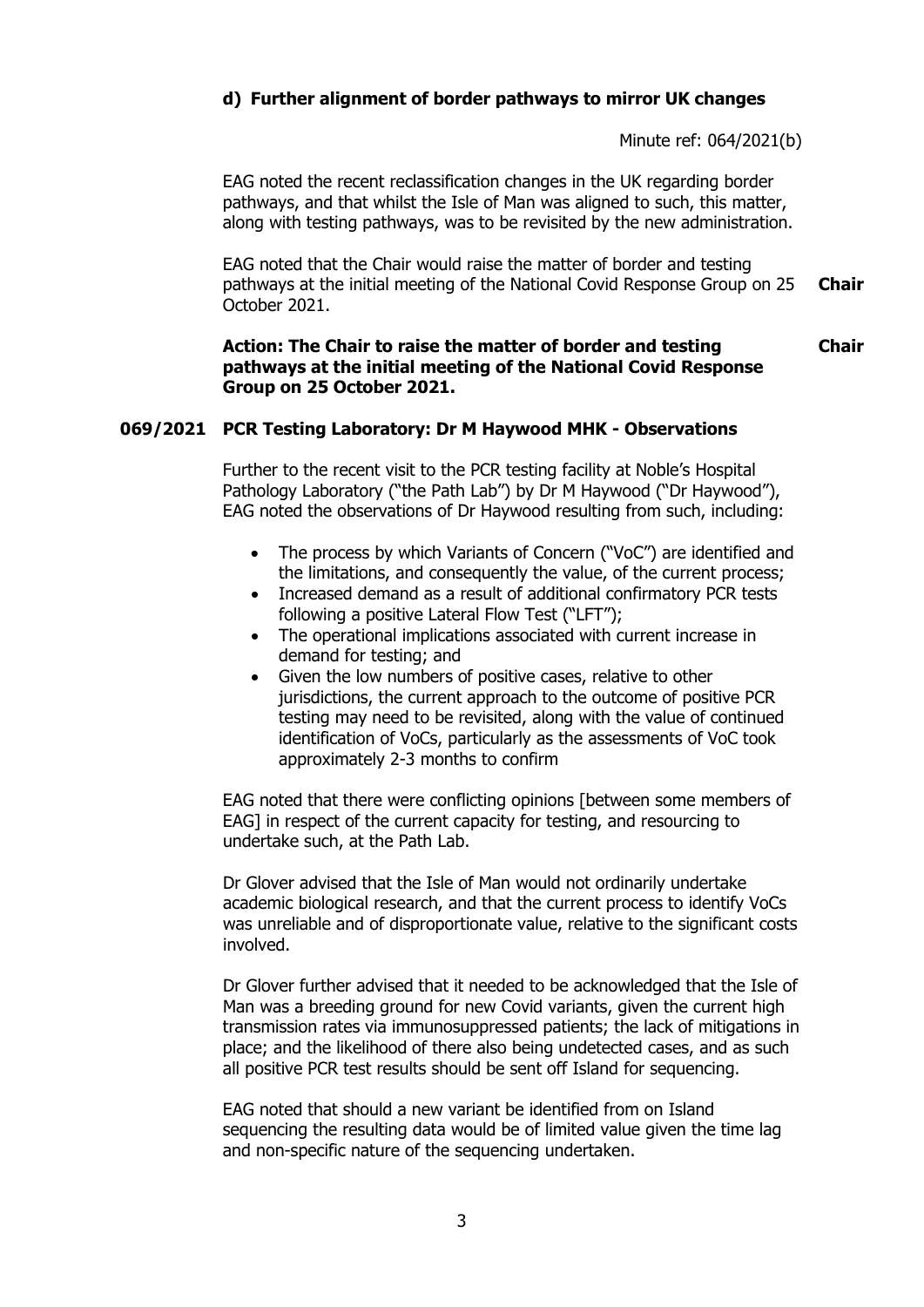EAG discussed the relative merits of sending all positive test data to the Colindale Laboratory for genomic sequencing.

EAG considered whether, given their sensitivity, a lateral flow test, and the potential wider use of such, should be enough to confirm a positive case of Covid-19, without having to subsequently undertake a mandatory PCR test.

Dr Glover advised that should PCR tests be suspended this could have a negative impact on the perception of the Isle of Man by other jurisdictions.

EAG discussed the potential options to curtail the current spread of Covid-19 and the implications, including financial, in respect of such.

EAG noted that immunosuppressed patients had been offered a third dose of the Covid-19 vaccine as part of their primary vaccination schedule, but this relied on patients voluntarily opting for such.

The Chair summarised that the discussions [of the EAG] had indicated the continuation of PCR tests; that mitigation measures to curtail the spread of Covid-19 were required; and that on-Island sequencing, via the Path Lab, for VoCs should be suspended, in favour of sequencing via the Colindale Laboratory.

EAG noted that the Chair would convey the points raised by EAG, in respect of PCR testing and VoC, to the initial meeting of the National Covid Response Group on 25 October 2021.

**Action: The Chair to convey the points raised by EAG, in respect of the approaches to PCR testing and VoC, to the initial meeting of the National Covid Response Group on 25 October 2021.**

#### **070/2021 Communications Update**

EAG noted an update further to the meeting that Mrs Bridson and Mr Davidson had undertaken with Mr Peter Boxer, Executive Director, External Relations, Cabinet Office and representatives of the Government Communication Service ("GCS").

EAG also noted the Communications Update feedback document previously circulated to EAG members, an overview of which was provided by Mrs Bridson and Mr Davidson and subsequently discussed by EAG, in particular:

- The need for better alignment of policy and communications, given that the situation can change rapidly;
- Consideration be given to inviting representatives of the GCS to a meeting of EAG for further discussion;
- Concerns regarding the lack of use of CO2 monitors and lack of communication in respect of the data resulting from such, noting that the GCS advised that CO2 monitors was a policy rather than a communications matter, noting that the COO, Cabinet Office would follow this up; and
- Mitigations measures, in respect of ventilation, had been agreed by the last administration and accepted as policy by Tynwald.

**COO, Cabinet Office**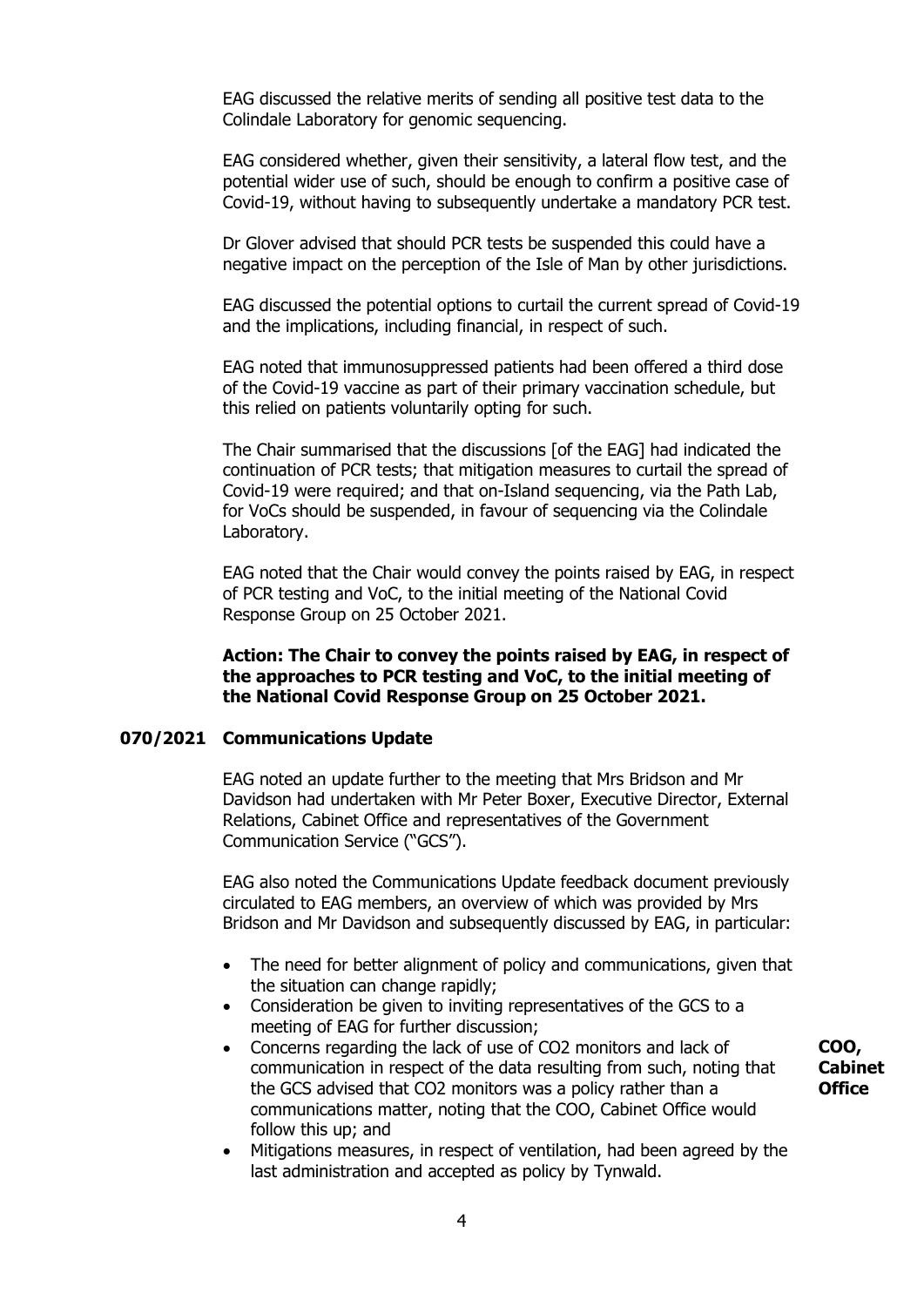**Sec**

**Sec**

EAG agreed that the Communications Update feedback document be provided to GCS.

Dr Glover advised of the need for simple and effective mitigation measures accompanied by clear public messaging.

#### **Mr J Wild joined the meeting via MS Teams at 4pm.**

EAG noted the need for layered messaging to clearly convey targeted mitigations.

Dr Glover advised that the current number of Covid-19 cases appeared to have been normalised by the public and consequently mitigations, such as mask wearing, had diminished.

Dr Glover further advised that there appeared to have been a shift to technological focus for mitigations in respect of CO2 monitoring.

The CO, DHA observed that the main themes of discussion were in respect of mitigations regarding CO2 monitoring, ventilation and the booster programme.

EAG noted that the Chair would convey the points raised by EAG, in respect of communications, to the initial meeting of the National Covid Response Group on 25 October 2021.

**Action: The Communications Update feedback document be provided to the Government Communication Service.**

**Action: COO, Cabinet Office to liaise with Government Communication Service regarding communication in respect of the use of CO2 monitors. COO, Cabinet Office**

**Action: The Chair to convey the points raised by EAG, in respect of communications, to the initial meeting of the National Covid Response Group on 25 October 2021. Chair**

#### **071/2021 National Covid Response Group – Terms of Reference**

EAG noted and considered the Terms of Reference ("ToR") for the National Covid Response Group ("NCRG").

EAG made the following observations in respect of such:

- The principle of the NCRG was welcomed and considered to be a sensible approach;
- In general, the lack of information forthcoming to EAG was frustrating, but that it was hoped that this would now improve with the NCRG being constituted;
- Going forward, clarification was required in respect of the interactions envisaged between the Council of Ministers, the NCRG, EAG and Public Health, and the role EAG has in that structure;